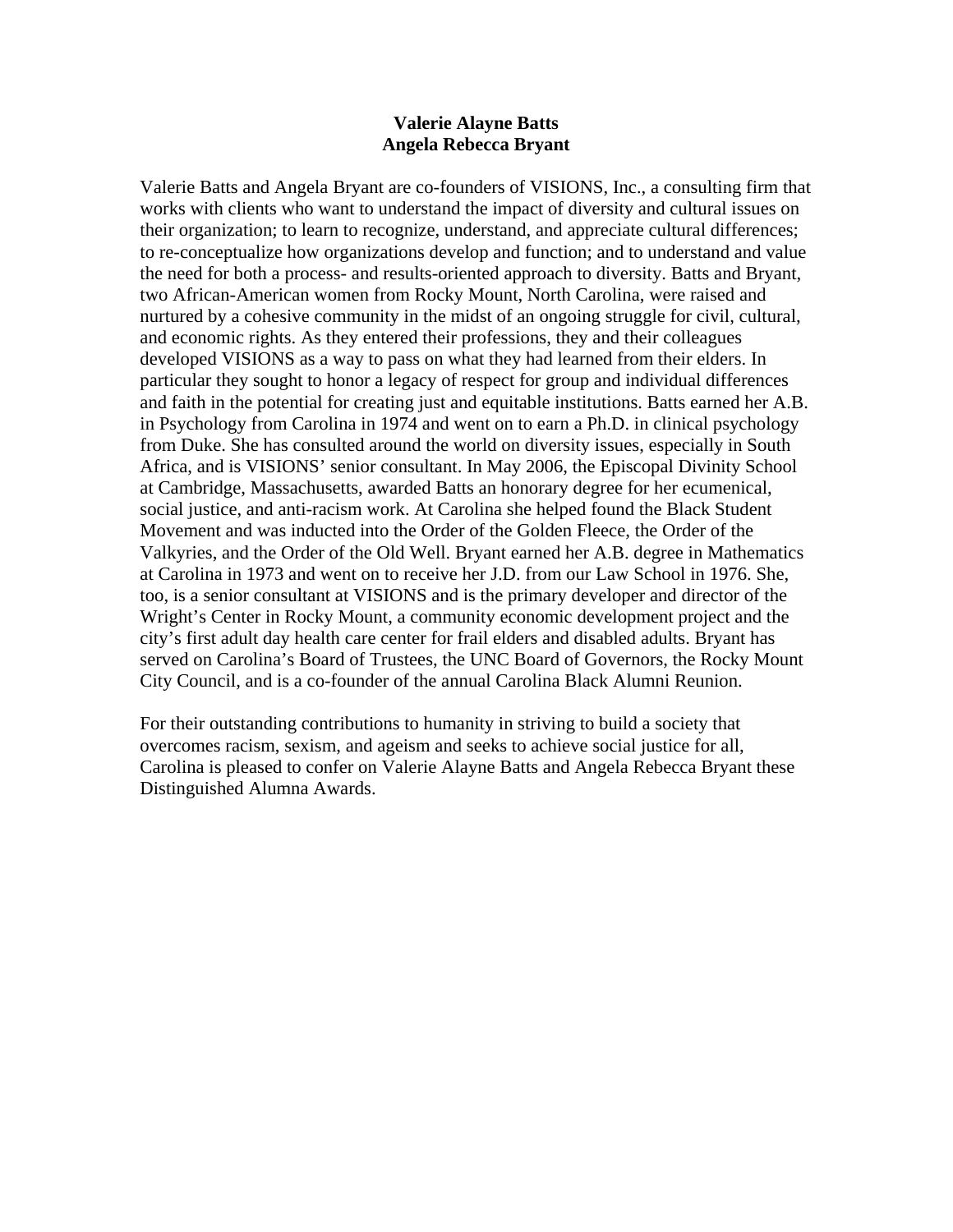## **William Burwell Harrison, Jr.**

William Harrison is Chairman of the Board of Directors of JP Morgan Chase, one of America's most prominent financial services companies with roots reaching back to 1799. Born in Rocky Mount, North Carolina, Harrison is the son and grandson of bankers. He attended Virginia Episcopal School in Lynchburg, where he excelled in basketball and won a scholarship to Carolina to play for Coach Dean Smith. Graduating in 1966, he moved to New York to work for Chemical Bank, the genesis of a career that would take him to the top of the banking profession. In the hard-edged arena of mergers and acquisitions, Harrison has been called "the last gentleman on Wall Street." In 2001 Harrison was named chairman and chief executive officer of JP Morgan Chase. Three years later he piloted the financial services giant through a merger with Chicago-based Bank One Corporation to create the nation's second largest bank. Harrison served the General Alumni Association as its international representative from 1981 to 1984 and as its second vice president from 1985 to 1986. He has served on the Board of Visitors, the Bicentennial Steering Committee, and the National Development Council. Currently, he is a member of the Kenan-Flagler Business School Board of Visitors and an honorary member of the Carolina First Campaign Steering Committee. The Board of Trustees honored him with the William Richardson Davie Award in 2004 and Kenan-Flagler presented him with its Global Leadership Award in 2005. As befits true Tar Heels born and Tar Heels bred, Bill and his wife, Anne, count 16 Carolina alumni among their immediate family.

For outstanding service to humanity in the world of finance and through unwavering support of his alma mater, Carolina is pleased to confer on William Burwell Harrison, Jr., this Distinguished Alumnus Award.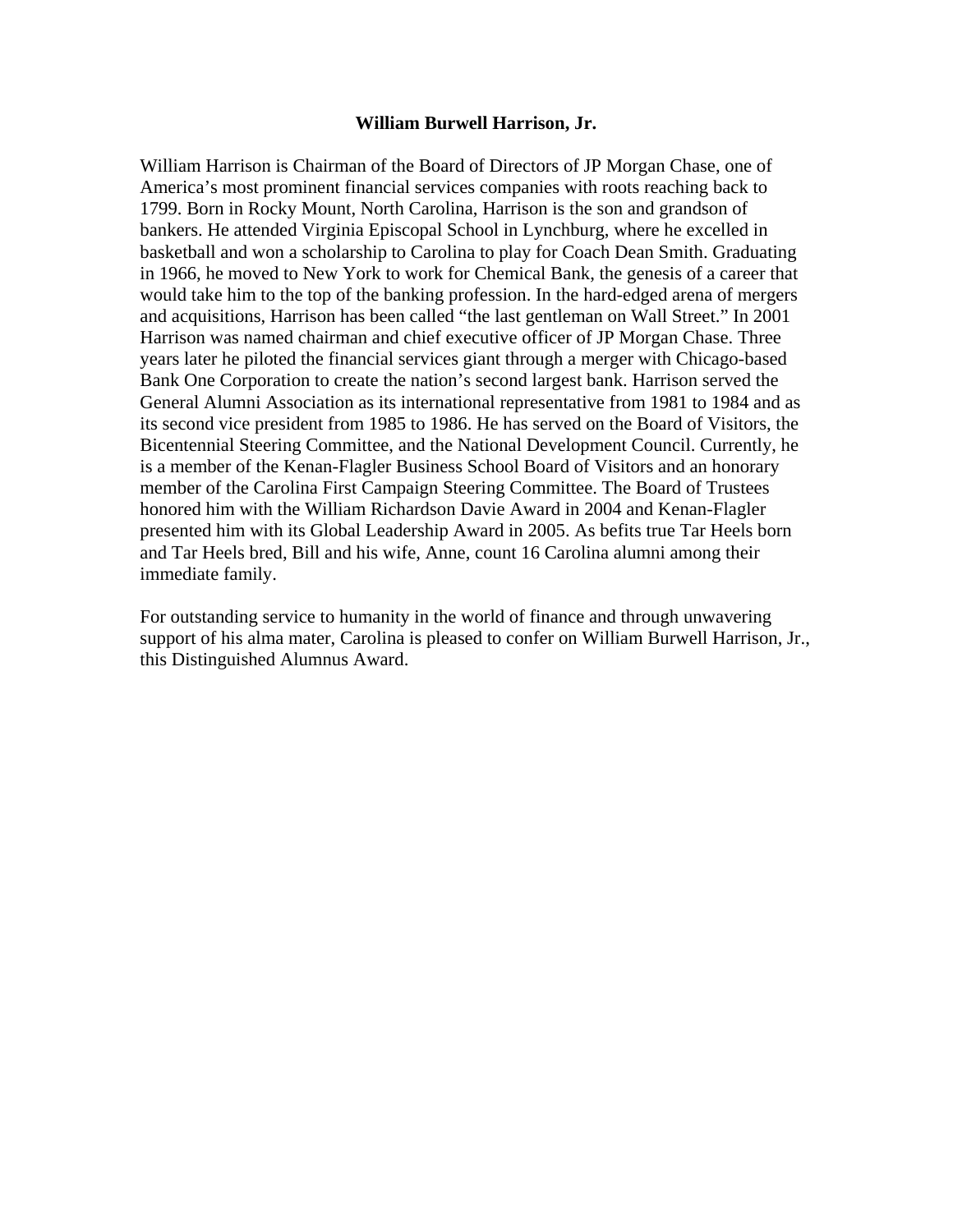#### **Weiming Lu**

Weiming Lu is one of the most respected urban planners in the United States today. A native of Shanghai, China, Lu earned his Master of Regional Planning degree at Carolina in 1956. Carrying out the principles of land use planning instilled in him at Carolina by Professors Stuart Chapin, John Parker, James Webb and Shirley Weiss, Lu has been a remarkably effective implementer of progressive civil planning and design. As president of St. Paul, Minnesota's Lowertown Redevelopment Corporation for more than 20 years, Lu has helped transform the city's waterfront district into a vibrant "urban village." He has been an advisor on major urban design projects around the world, including the 2008 Beijing Summer Olympic Games, redevelopment of the Chattanooga, Tennessee, riverfront, and reconstruction of South Central Los Angeles following the 1992 riots. Lu currently serves as planning advisor to the Mayor of Beijing and has played a key role in directing the Chinese capital's explosive growth toward a sustainable future. Lu has lectured at MIT, Harvard, UC-Berkeley, and Tsinghua University in Beijing, and has been a visiting professor at Tokyo University. His professional work has been featured in many publications and films, and in exhibitions at the Walker Art Center and Dallas Art Museum. Lu is a member of the Committee of 100, a national organization of Chinese-American leaders in the arts, academia, public service, business and science. President Ronald Reagan conferred on Lu the Quadrennial Presidential Award for Design Excellence in 1985. Carolina's Department of City and Regional Planning named Lu as one of the first four recipients of its Distinguished Alumni Awards in 1992, and he served as advisor to Minnesota Governor Jesse Ventura's trade mission to China in 2001.

For outstanding service to humanity through the field of urban planning and design, Carolina is pleased to confer on Weiming Lu this Distinguished Alumnus Award.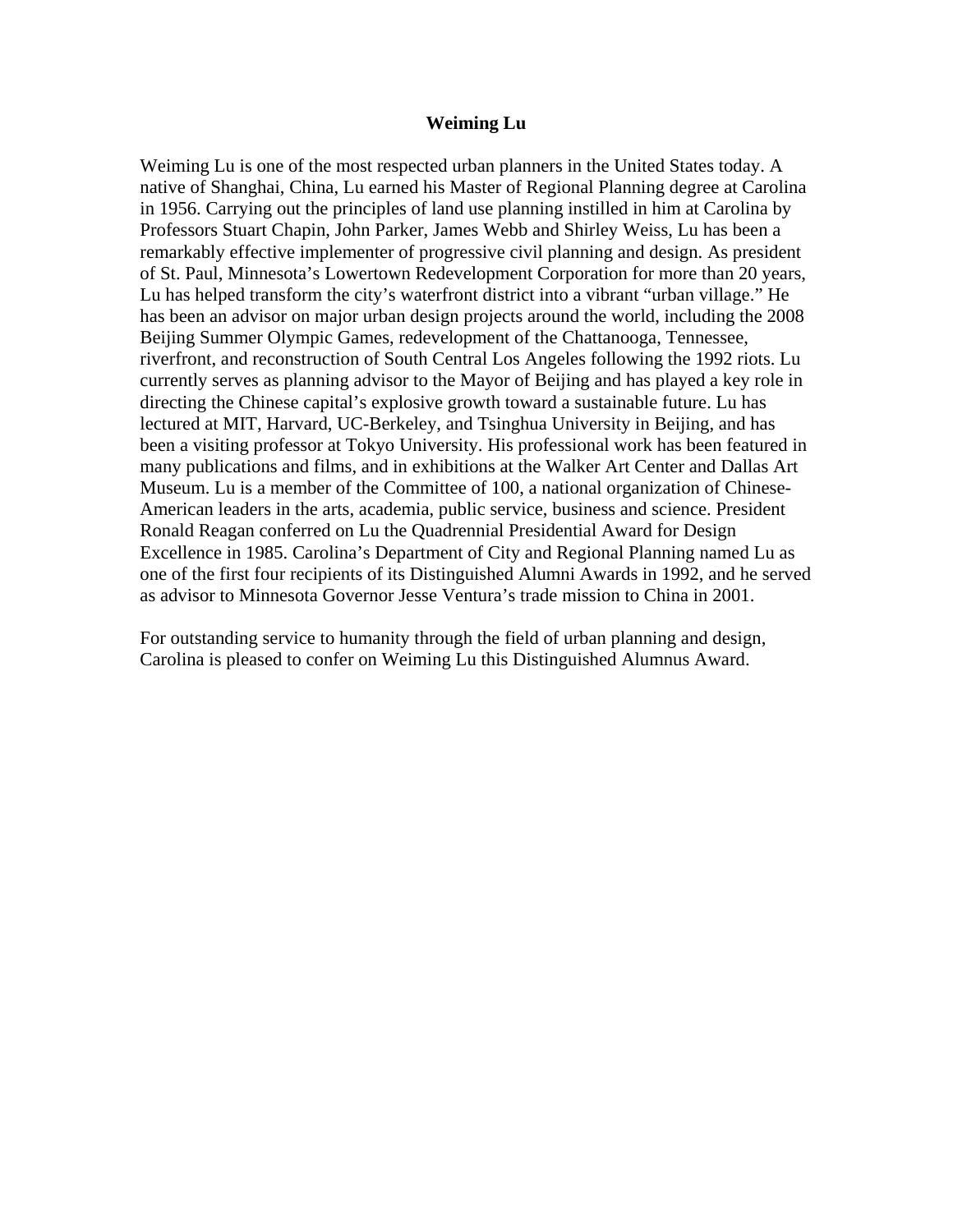## **Charles Barnet Nemeroff**

Charles Nemeroff is Reunette W. Harris Professor and Chair of the Department of Psychiatry and Behavioral Sciences at Emory University. He received his Ph.D. in 1976 and his M.D. in 1981 from Carolina. He also completed two years of psychiatry residency training here. In awarding him its 1999 Distinguished Service Award, Carolina's School of Medicine cited him as a "quadruple threat—internationally known researcher, empathetic clinician, sought-after educator, and constructive administrator." Nemeroff is a pioneer in translating the insights of research findings in neurobiology into clinical approaches to understanding the treatment of psychiatric disease. He is also one of the nation's most respected psychiatric educators. He has authored several major books, is a prolific author of research articles, and is editor-in-chief of the official journal of the American College of Neuropsychopharmacology. Nemeroff has been called a "doctor's doctor" for the compassion and diagnostic skills he exhibits in clinical rounds and is consistently listed among the "Best Doctors in America." Nemeroff has served in every major leadership position in his field, including President of the American College of Psychiatrists, the American College of Neuropsychopharmacology, and the International Society of Psychoendorinology. He has received countless major national and international awards, including election to the Institute of Medicine of the National Academy of Science. Through all of his extensive career, Nemeroff has remained loyal to Carolina and has contributed generously of his time and effort as guest lecturer, advisor, and supporter.

For outstanding service to humanity in the practice of medicine and in research findings in the field of neurobiology, Carolina is pleased to confer on Charles Barnet Nemeroff this Distinguished Alumnus Award.